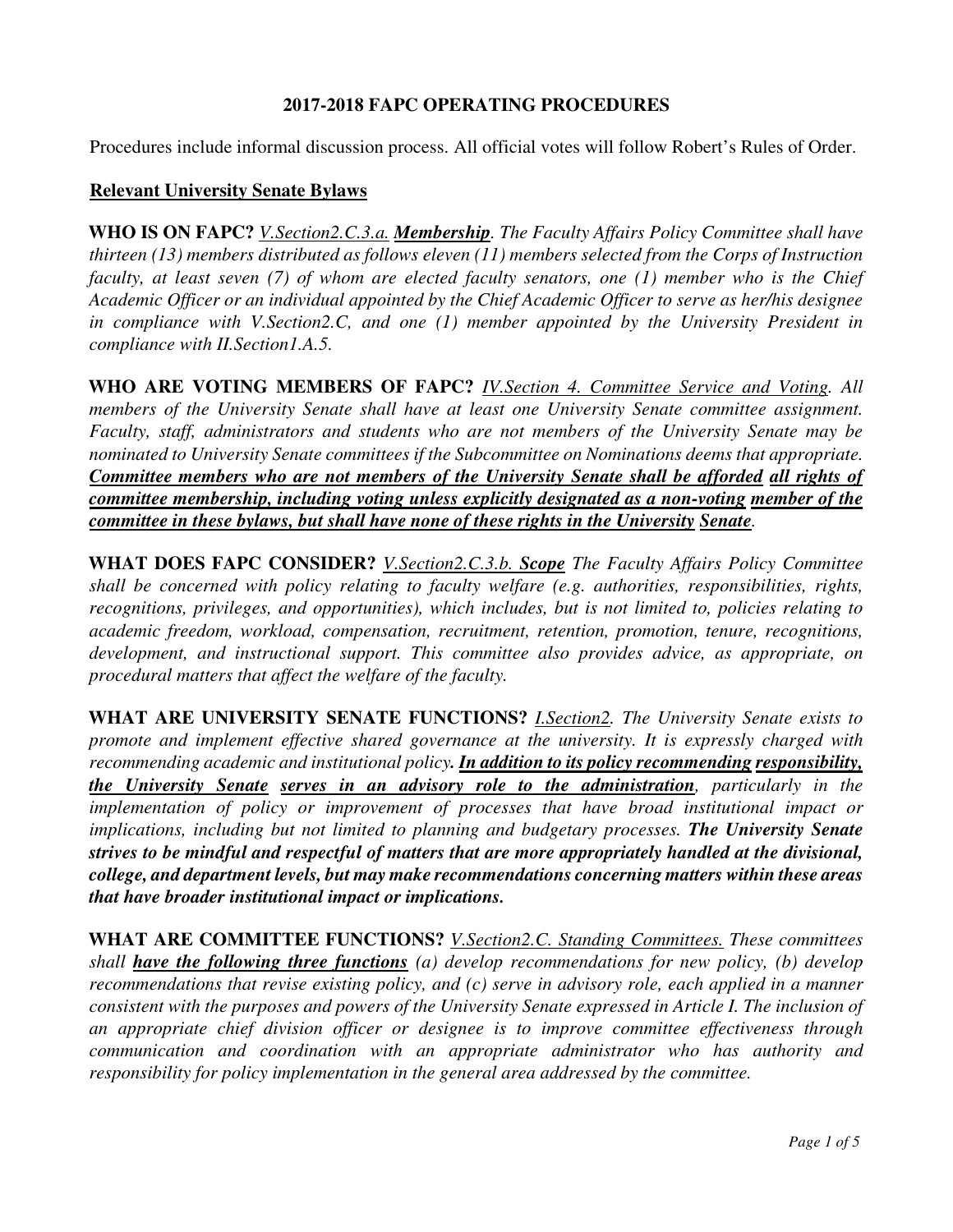**COMMITTEE ANNUAL REPORT** *IV.Section 2. Reports. The committees listed in V.Section2.A.1 shall constitute the standing committees of the University Senate. Each standing committee and the Executive Committee shall present a comprehensive, written, annual report in an appropriate format to the Executive Committee. This report shall include a summary of the major items considered by the committee during the academic year and the disposition of each. The Executive Committee shall set a due date and the format of these reports in consultation with the standing committee chairs and these reports shall be posted with the minutes of the last University Senate meeting of the academic year.* 

**OPERATING PROCEDURES** *III.Section 1. The University Senate shall discharge its responsibilities through a system of standing committees elected by and directly responsible to the University Senate. These standing committees shall establish their own operating policies and procedures consistent with these bylaws and the University Statutes. These must be filed with the Executive Committee and updated as needed.* 

# **MEETINGS, CALL, NOTICE, QUORUM**

*IV.Section 6. Meetings. The standing committees, as listed in V.Section2.A.1, shall meet as needed throughout the year, including recesses between academic semesters, to facilitate the functioning of the University Senate. The governance calendar designates meeting times for the standing committees throughout the academic year.*

*IV.Section6.A. Call. In addition, a meeting shall be called by the standing committee chair within ten (10) calendar days of receiving a written request, which must include specification of the proposed purpose for such a meeting, from either (1) the Executive Committee or (2) at least twenty percent (20%) of the membership of the standing committee. A meeting of a standing committee also may be called by the University President, the Presiding Officer of the University Senate, or the chair of the standing committee. Individuals calling such a meeting should apply this responsibility judiciously, in particular, for a meeting scheduled during a recess between academic semesters.*

*IV.Section6.B. Notice. Written notice of any meeting of a standing committee shall be distributed to every member of the standing committee by the individual calling the meeting and made accessible to members of the University Senate at least three (3) calendar days prior to the meeting. Such notice shall include the date, time, location and agenda for the meeting.*

*IV.Section6.C. Quorum. A majority of the standing committee membership shall constitute a quorum.*

**Committee Operating Procedures** *A summary of the standard operating procedures used to conduct business during the year.* 

- First and foremost the Faculty Affairs Policy Committee is a team and not a set of individuals. To realize this philosophy, we endorse the following
- Communicate openly and candidly with each other without judgment or repercussion -- holding back constructive criticism weakens the team
- Resist communicating on behalf of the committee without consultation even if the item feels like a "no-brainer"
- After committee consultation, copy the entire committee if/when you communicate on its behalf
- All FAPC members share responsibility to seek out and identify concerns of broad institutional impact within FAPC scope (Article V, Section 2.B.2)

## **The Chair**

- Bylaws Responsibilities
	- o Presents committee report to University Senate at scheduled University Senate meetings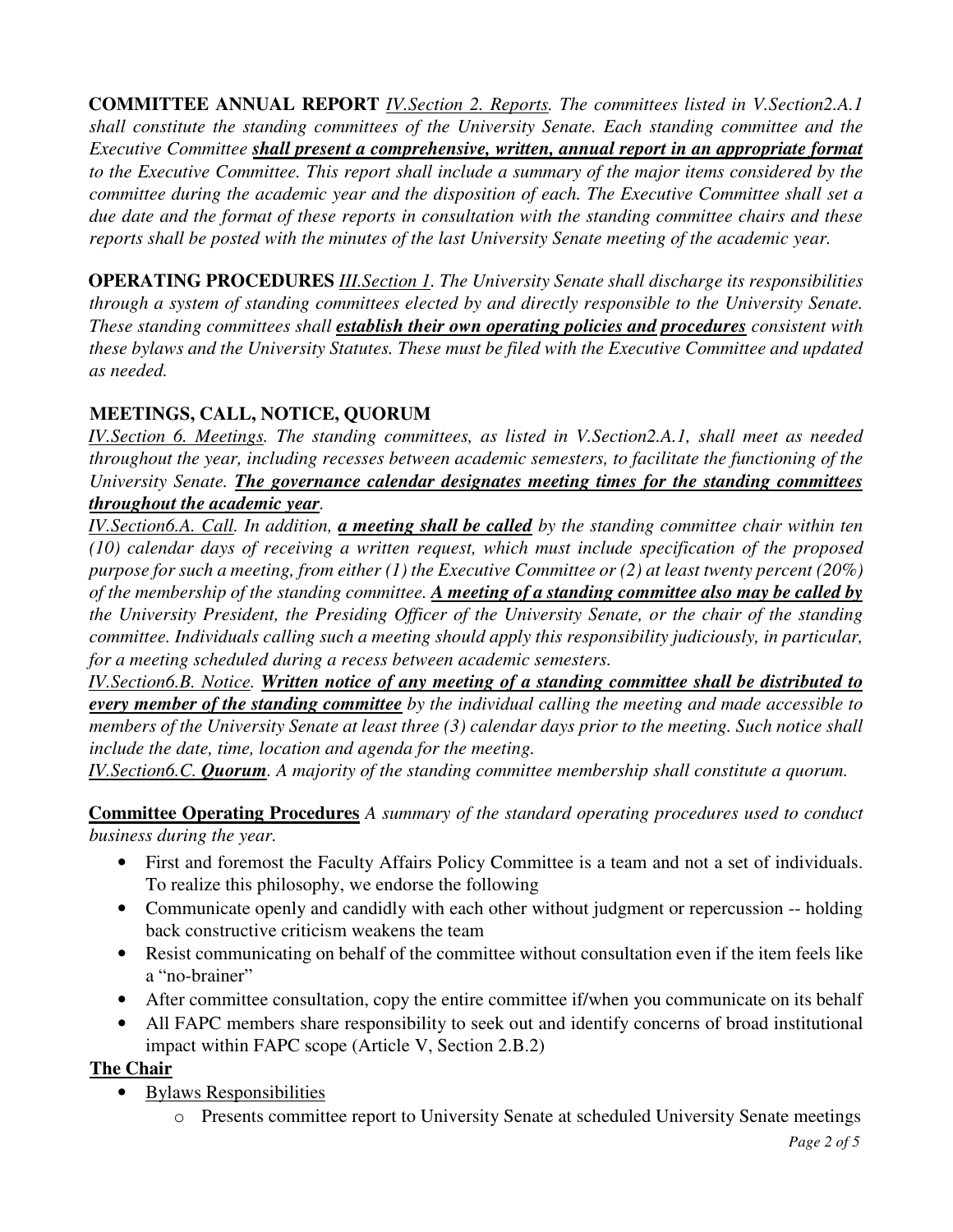(Article II, Section 3.A.3)

- o Submit such reports to University Senate Secretary in appropriate format for minutes (Article II, Section 3.I)
- o Transfer committee records to the following year's committee (Article IV, Section 3.B)
- o Meet regularly with the Executive Committee and other chairs to facilitate communication (Article V, Section 1.C.14)
- o Serve on the Subcommittee on Nominations (Article V, Section 1.D.1.a)
- o Be notified by a committee member who is going on extended leave (Article II Section 3.H)
- o Be consulted by ECUS on due date and format of comprehensive annual report of committee (Article IV, Section 2)
- **Other Responsibilities** 
	- o Record notification of regrets prior to a scheduled committee meeting
	- o Presides at committee meetings
	- o Drafts (in consultation with the committee) the tentative agenda for committee meetings
	- o Distributes each tentative agenda to the committee via email prior to the committee meeting
	- o Scheduling (in consultation with committee) meeting rooms, times, and dates for committee meetings
	- o Entering committee motions proposed for University Senate consideration into the online motion database
	- $\circ$  Advertising committee meeting times and meeting agenda to the university community
	- o Others as defined/assigned by the committee

## **The Vice-Chair**

- Bylaws Responsibilities
	- o None
- Other Responsibilities
	- o Assumes all duties and responsibilities of the chair in the absence of the chair
	- o Others as defined/assigned by the committee

## **The Secretary**

- Bylaws Responsibilities
	- o Provide minutes of each meeting to the Secretary of the Executive Committee as well as post the minutes electronically within eight (8) calendar days of the meeting. This would include minutes of any subcommittee or ad hoc committee that reports to it. (Article V, Section 2.B.3)
- Other Responsibilities
	- o Be contacted by committee members extending regrets prior to a scheduled committee meeting
	- o Posts committee minutes in a manner consistent with University Senate protocol after the minutes have been reviewed by the committee – including any amendments made as a result of the review
	- o Others as defined/assigned by the committee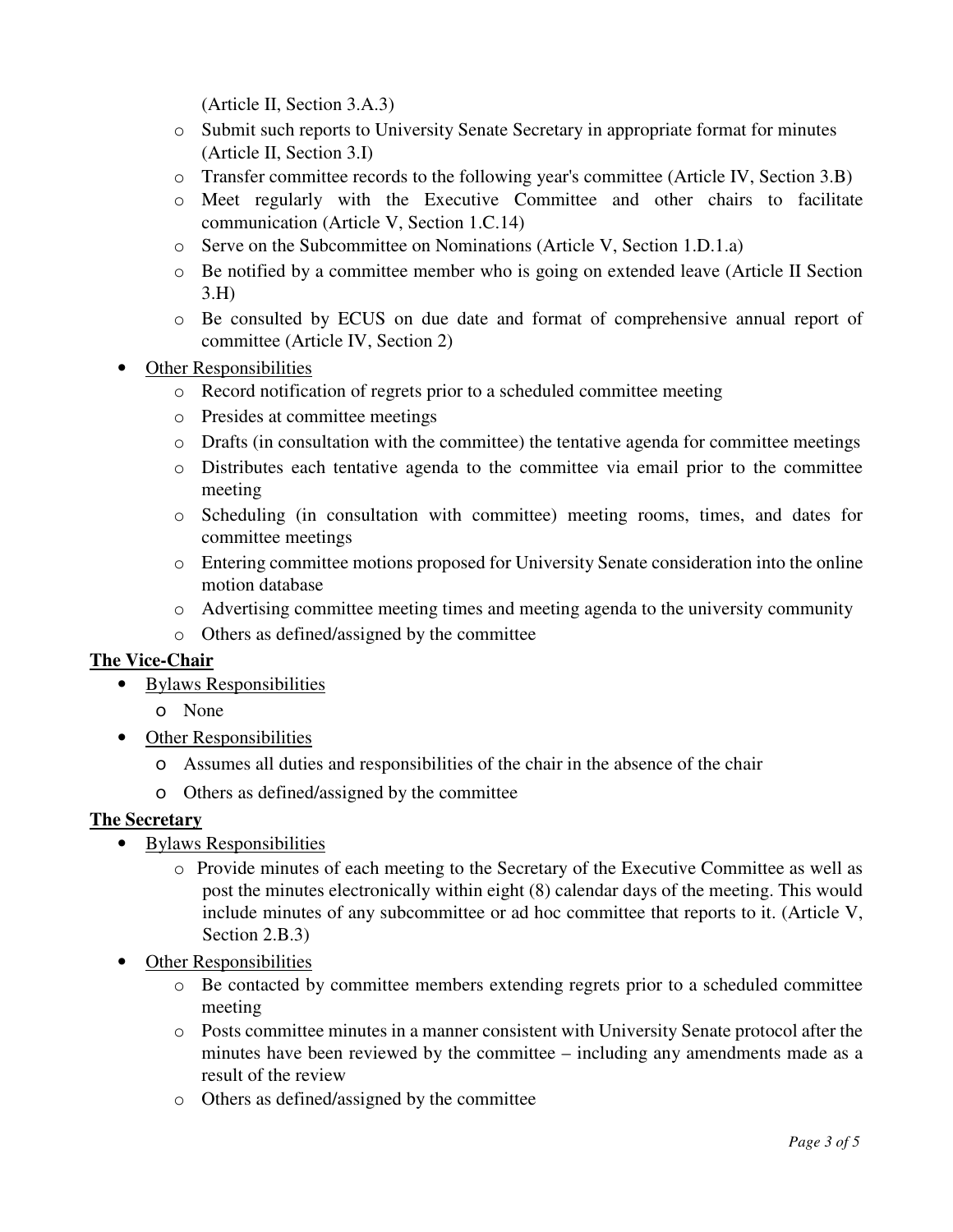**Agenda** The agenda of committee meetings is set by the following process.

- At the conclusion of each meeting, any committee member can propose an item for inclusion on the tentative agenda.
- A tentative agenda for the meeting is drafted by the committee chair in consultation with the committee members.
- This tentative agenda is sent to the committee members by the committee chair at least 7 days in advance of the meeting.
- This tentative agenda includes all available supporting documents for items to be considered by the committee.
- The tentative agenda is finalized by the committee at the outset of the meeting immediately following the call to order.

## **Communication Tools**

- Committee email list fapc@gcsu.edu
- Committee web presence http//senate.gcsu.edu/content/faculty-affairs-policy-committee

## **Deliberation**

- Advisory Matters (Committee workgroup requesting committee guidance, advisory function of the committee) o Deliberation is informal until there is a motion for committee consideration in which case Robert's Rules apply.
- Policy Matters (Committee deliberation on a draft policy proposed for recommendation for University Senate consideration)
	- o Robert's Rules apply meaning a main motion (to recommend the policy for consideration by the University Senate) is made and committee deliberation proceeds with a vote determining committee disposition of the motion.

#### **Duration**

• Committee meetings shall be no more than seventy-five (75) minutes in duration unless otherwise agreed to by a motion to extend the meeting duration.

**Minutes** The minutes of the committee shall be drafted by the following process.

- The committee secretary shall keep notes of the meeting.
- The committee secretary may request clarification from the committee at any point in the meeting.
- Immediately prior to adjournment of any meeting, the committee secretary shall have the opportunity to seek clarification on any matter to inform preparation of meeting minutes.
- The secretary shall prepare a draft of the minutes for committee review in consultation with the committee officers.
- This draft of the minutes is circulated to the committee for review prior to posting.
- The committee members shall have a minimum of two business days to review the minutes.
- If suggested revisions are offered, the revised minutes are again distributed to the committee for review.
- The minutes are posted in compliance with the university senate bylaws timeline (within 8) calendar days of the meeting).
- Except for the minutes of the final meeting of the academic year, the previous meeting minutes are an item on the agenda.

### **Parliamentary Authority**